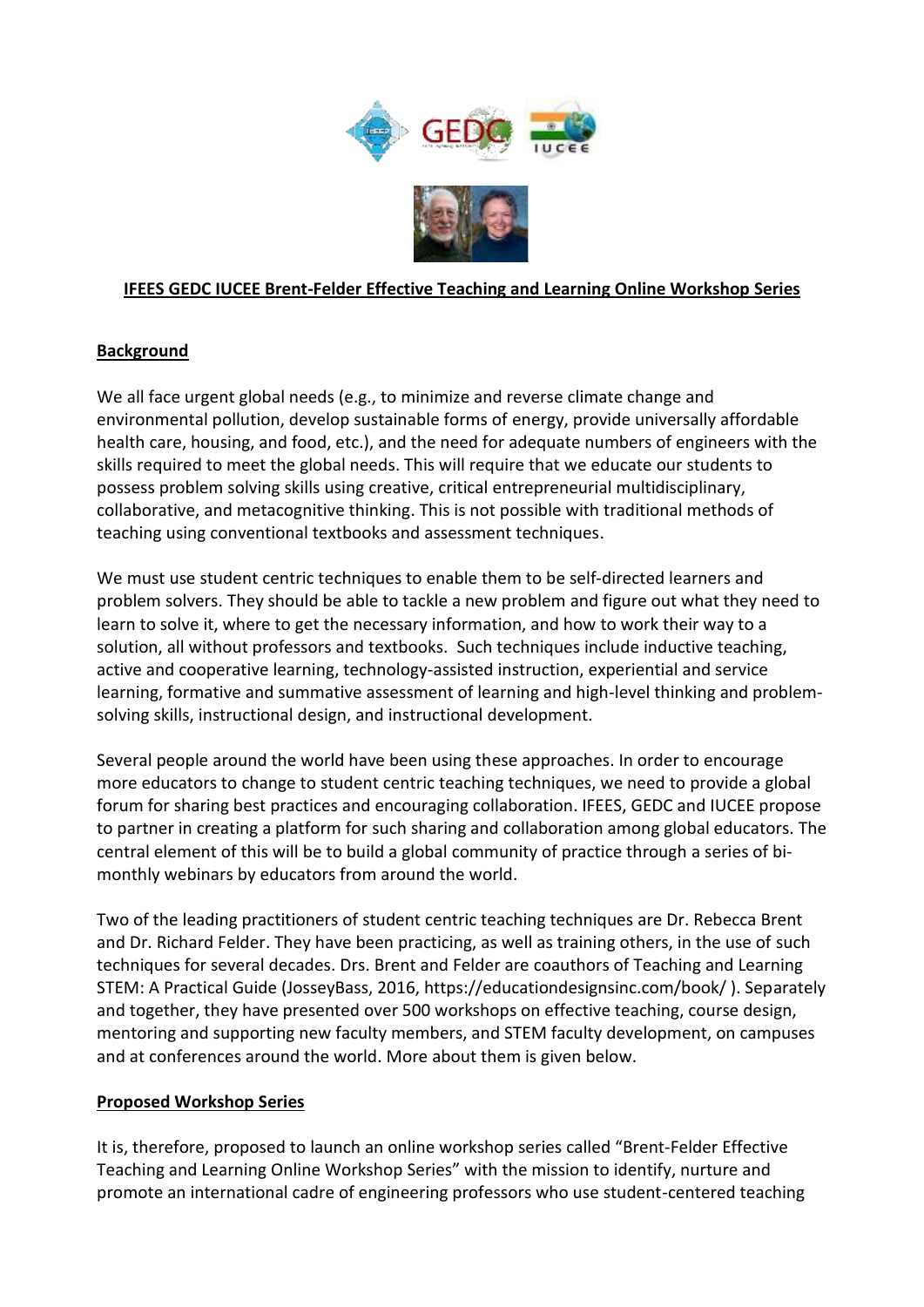methods that have been shown to facilitate students' development of certain specified skills. A global call for speakers will be sent out and speakers will be selected by a panel including Brent and Felder. The online webinars will be delivered in an interactive format. Each webinar will be 1.5 hours duration. Presenters should be skilled at student-centered teaching and should model it in their presentations. Participants of this workshop series will be faculty from around the world who aspire to be outstanding teachers, Assignments will be given to participants at the end of each webinar, so that participants can fully absorb and implement the webinar content. Certificates will be given to participants who complete assignments. The Webinar Series will be integrated with mentoring of teaching and learning programs at each participating institution, during the period between the webinars. The Webinar Series will be assessed by surveys of participants and institutions, after each webinar.

Efforts will be made to ensure representation from around the world. This global community of outstanding teachers will become the beacon to guide engineering educators. The webinar series is expected to commence in May 2022. Funds will be generated in order to provide honoraria to speakers, for grading assignments as well as administration of the program. The program will be for a 2-year period followed by re-evaluation.

A global call for participants will be sent out. Participants will be expected to register in teams of three from any given institution. The institutional leadership must commit to strengthening the ecosystem for teaching and learning in their institution by enabling their team of three faculty to play a leadership role in this process. This can be in the form of support for an existing Teaching and Learning Center or the formation of a new Center if one does not exist.

#### **About Dr. Brent and Dr. Felder**

Dr. Brent is President of Education Designs, Inc., a consulting firm in Chapel Hill, North Carolina. She has more than 40 years of experience in education and specializes in staff development in engineering and the sciences, teacher preparation, and evaluation of educational programs at both precollege and college levels, and she has authored or co-authored roughly 120 papers on those topics. She holds a Certificate in Evaluation Practice from the Evaluators' Institute at George Washington University. Prior to entering private consulting, she was an Associate Professor of Education at East Carolina University where she won an outstanding teacher award. In 2014, Dr. Brent was named a Fellow of the American Society for Engineering Education.

Dr. Felder joined the N.C. State University faculty in 1969. He is a co-author of the book Elementary Principles of Chemical Processes, which has been used as the introductory chemical engineering text by roughly 90% of all chemical engineering departments in the United States and many abroad, and he has authored or co-authored over 300 papers on chemical process engineering and engineering education. He has won numerous awards for his teaching, research, and publications, including the International Federation of Engineering Education Societies Global Award for Excellence in Engineering Education (first recipient) and the American Society for Engineering Education Lifetime Achievement Award in Engineering Education (first recipient).

#### **About IUCEE**

The vision of IUCEE (Indo Universal Collaboration for Engineering Education) is to improve the quality and global relevance of engineering education in colleges in India. Emphasis is on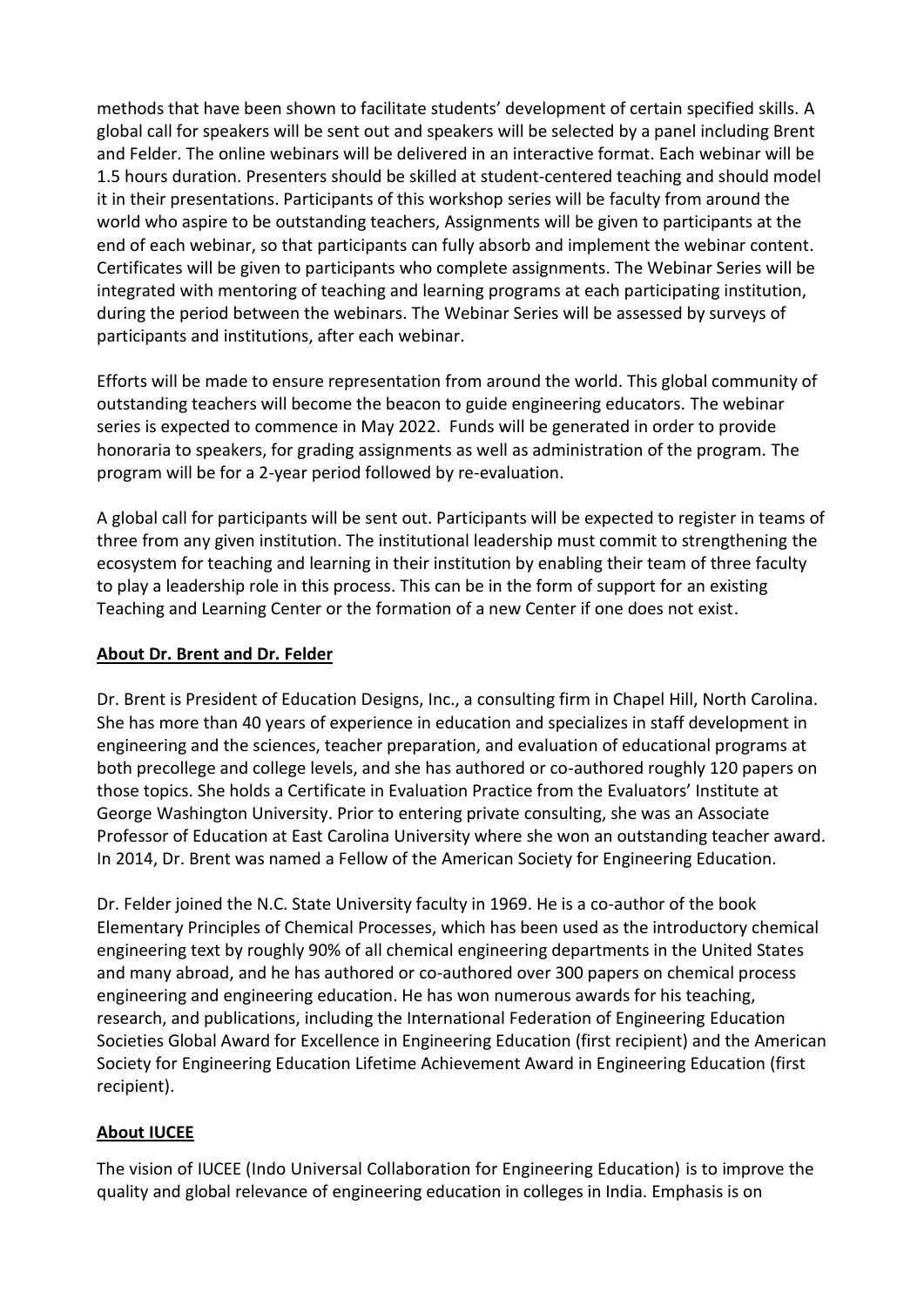problem-based learning approaches. The goal of IUCEE is to produce engineers who can contribute to sustainable development. The focus is on faculty development, student development and academic leadership development in order to strengthen the ecosystem for fostering the employability, entrepreneurship and leadership skills of engineering graduates. Faculty from over 100 Indian colleges and 200 global faculty members and experts are connected through this ecosystem. IUCEE was formed soon after the highly popular effective teaching workshops by Dr. Rebecca Brent and Dr. Richard Felder at Infosys, Mysore in 2008 and in 2009.

## **About IFEES**

Mission of IFEES (International Federation of Engineering Education Societies) is connecting the world's engineering education societies to leverage our members' collective strengths to improve engineering education worldwide. IFEES is a global network representing more than 85 stakeholders in engineering education from more than 30 countries. Through the collaboration of its member societies, IFEES works to establish effective engineering education processes of high quality around the world to assure a global supply of well-prepared engineering graduates. IFEES was formed by global leaders at a conference in Rio in 2006 with Dr. Claudio Borri as its first President.

# **About GEDC**

Recognizing the global need for a world-wide forum of engineering deans and rectors, a group of over 20 leaders of engineering education institutions and corporate partners first met in Rio de Janeiro, Brazil, on 9 October 2006 and in Istanbul, Turkey, on 30 September 2007.**.**Our Mission of GEDC (Global Engineering Deans Council) is to serve as a global network of engineering deans, and to leverage on the collective strengths, for the advancement of engineering education and research. Our Vision is to enhance the capabilities of engineering deans to transform schools in support of societies in a global economy. GEDC was established in 2006 by the leaders of institutions from all over the world, at a meeting in Paris.

### **Potential Speakers for 2022-23:**

- 1. **Dr. Cynthia Atman**, [\(atman@uw.edu\)](mailto:atman@uw.edu). Director, Center for Engineering Learning & Teaching; Professor, Human Centered Design & Engineering, University of Washington: <https://www.hcde.washington.edu/atman>
- 2. **Dr. Sheri Sheppard**, (sheppard@stanford.edu), Richard W. Weiland Professor in the School of Engineering, Stanford University: <https://engineering.stanford.edu/person/sheri-sheppard>
- 3. **Dr. Anette Kolmos**, [\(ak@plan.aau.dk\)](mailto:ak@plan.aau.dk), Professor, Aalborg Centre for Problem Based Learning in Engineering Science and Sustainability: <https://vbn.aau.dk/en/persons/107361>
- 4. **Dr. Roger Hadgraft**, (Roger.Hadgraft@uts.edu.au)Director, Educational Innovation And Research; Associate Dean (Teaching & Learning), University of Technology Sydney: <https://profiles.uts.edu.au/Roger.Hadgraft>